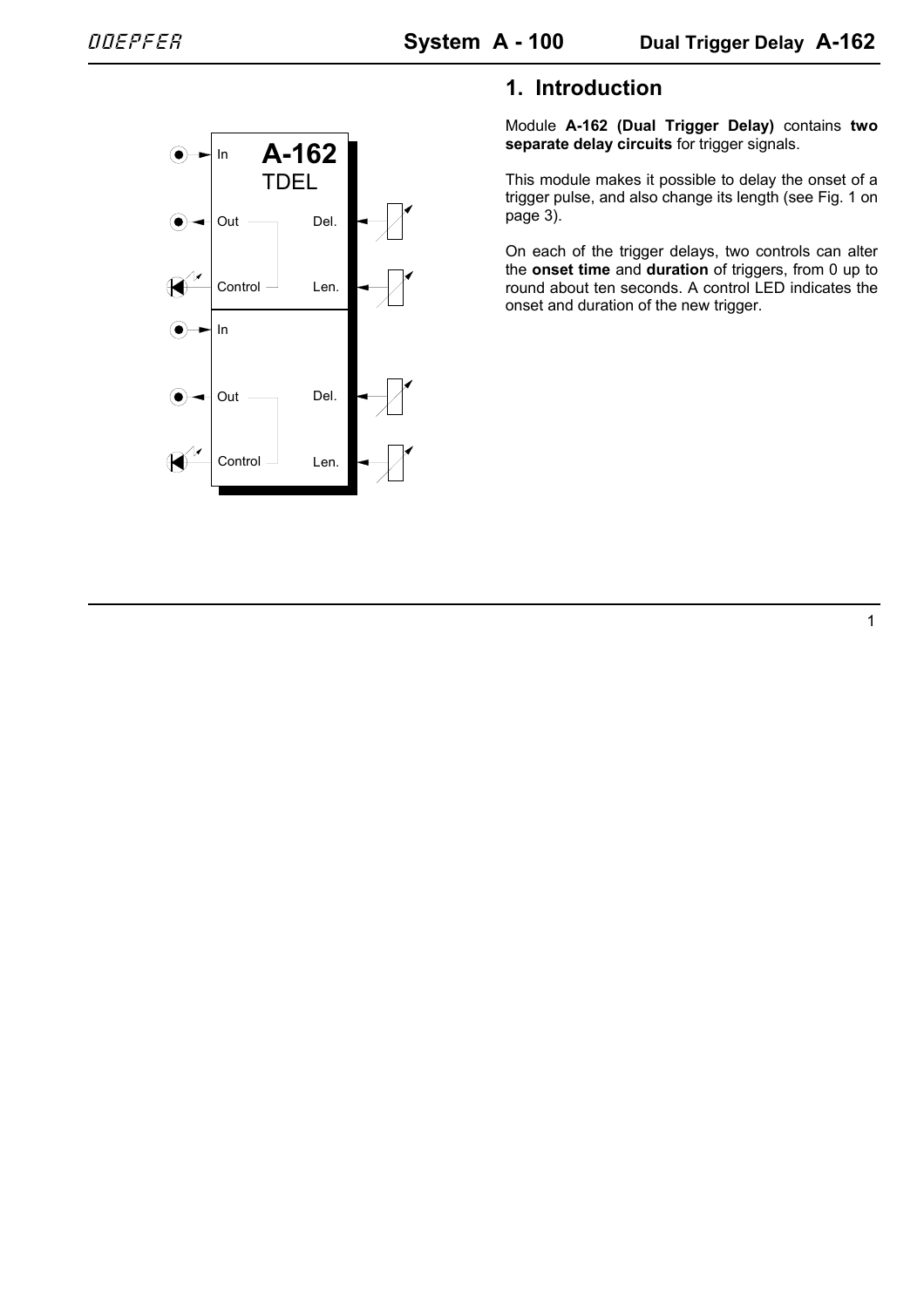## 2. Overview



### **Controls and indicators:**

For each trigger delay:

- ① **Del.**: Delay control Trigger length control 2 Len. :
- 3 LED: Trigger pulse output indicator

### In / Outputs:

- $\bullet$  In : Trigger signal input
- $Q$  Out: Output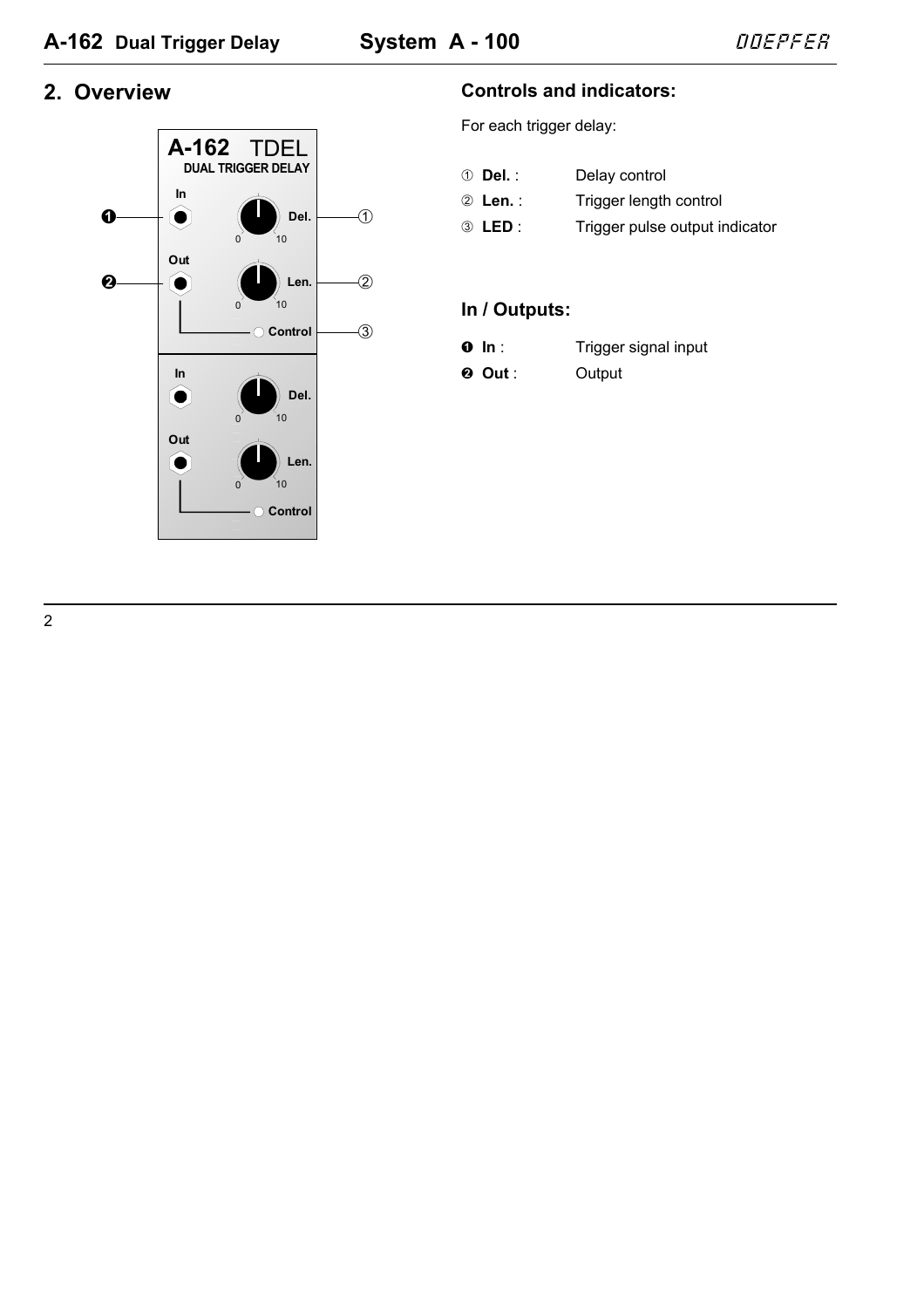# **3. Controls and indicators**

### 1 **Del.**

This control sets the **trigger delay time**  $t<sub>n</sub>$  (see Fig. 1) in a range from zero to ten seconds.

### 2 **Len.**

This control  $\oslash$  sets the length  $t_1$  of the trigger pulse (see Fig. 1) in a range from zero to ten seconds.

# 3 **LED**

LED 3 lights when a trigger pulse is being output.

# **4. In / Outputs**

### **0** In

Socket  $\bullet$  is the A-162's **input.** This is where you patch the trigger pulse in whose rising edge will start the process.

### $Q$  Out

The delayed trigger signal is output here.



**Fig. 1**: How the A-162 delays and lengthens a pulse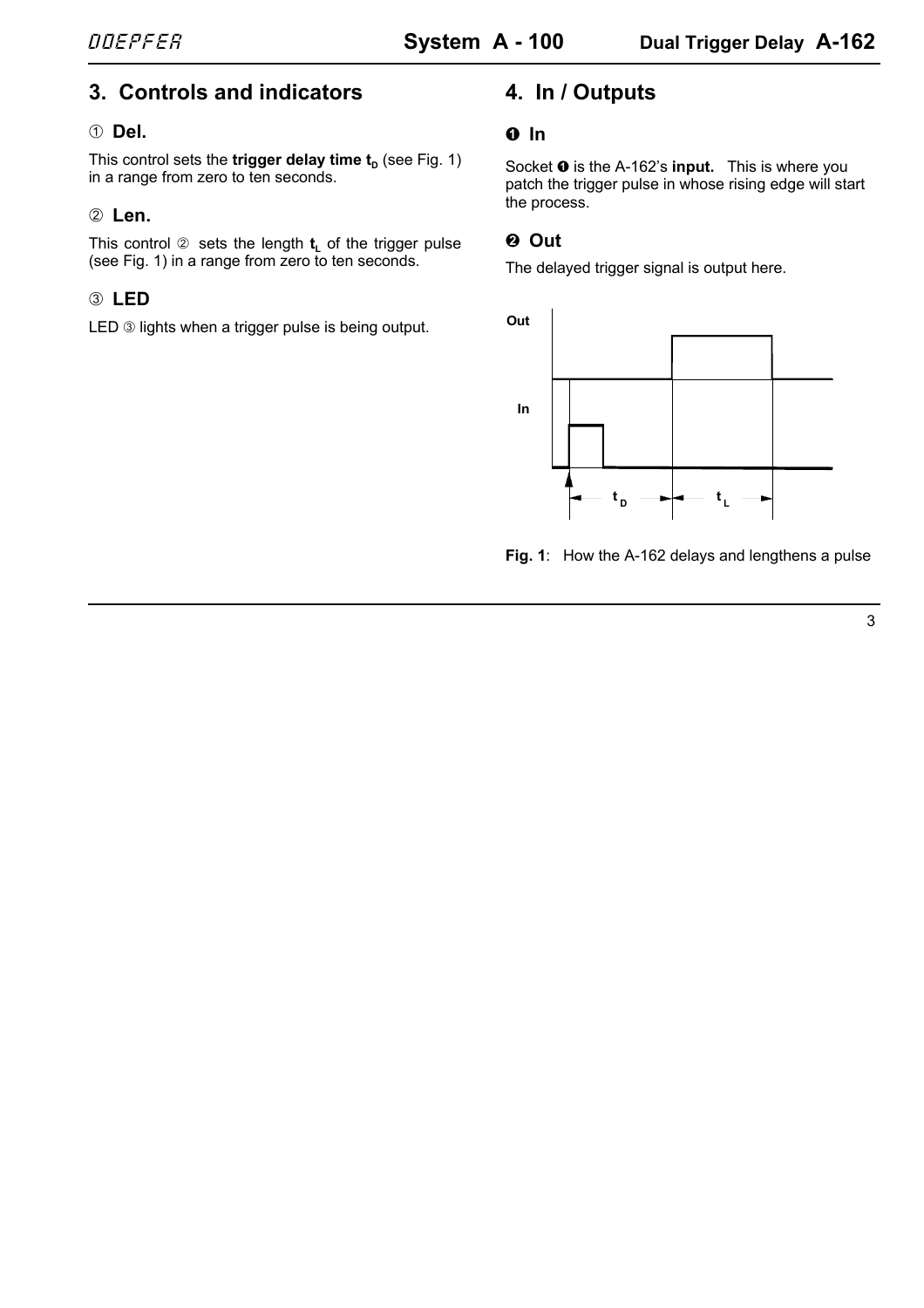# **5. User examples**

### **Modulation delay**

The A-162 is particularly useful for **delaying the onset of modulation**, for instance of a VCF, VCO, VCA, etc., by causing the gate to open later. It can also create pseudo echo effects.



**Fig. 2**: Delayed vibrato

In the example in Fig. 2, the onset of vibrato (subaudio frequency modulation of a VCO) is delayed by using the A-162 to delay the gate which will open the VCA. By patching in an AR envelope (in this case an A-170, but an A-140 could also do the job) the intensity of the vibrato can increase and decrease gradually.

#### **Stereo "Echo"**

The patch in Fig. 3 produces a sort of stereo echo. When a key is pressed, the sound first comes out of the **Out.** left VCA output, and then, after a delay set by the A-162, the 'echo' comes out of the right VCA output, Out<sub>p.</sub>